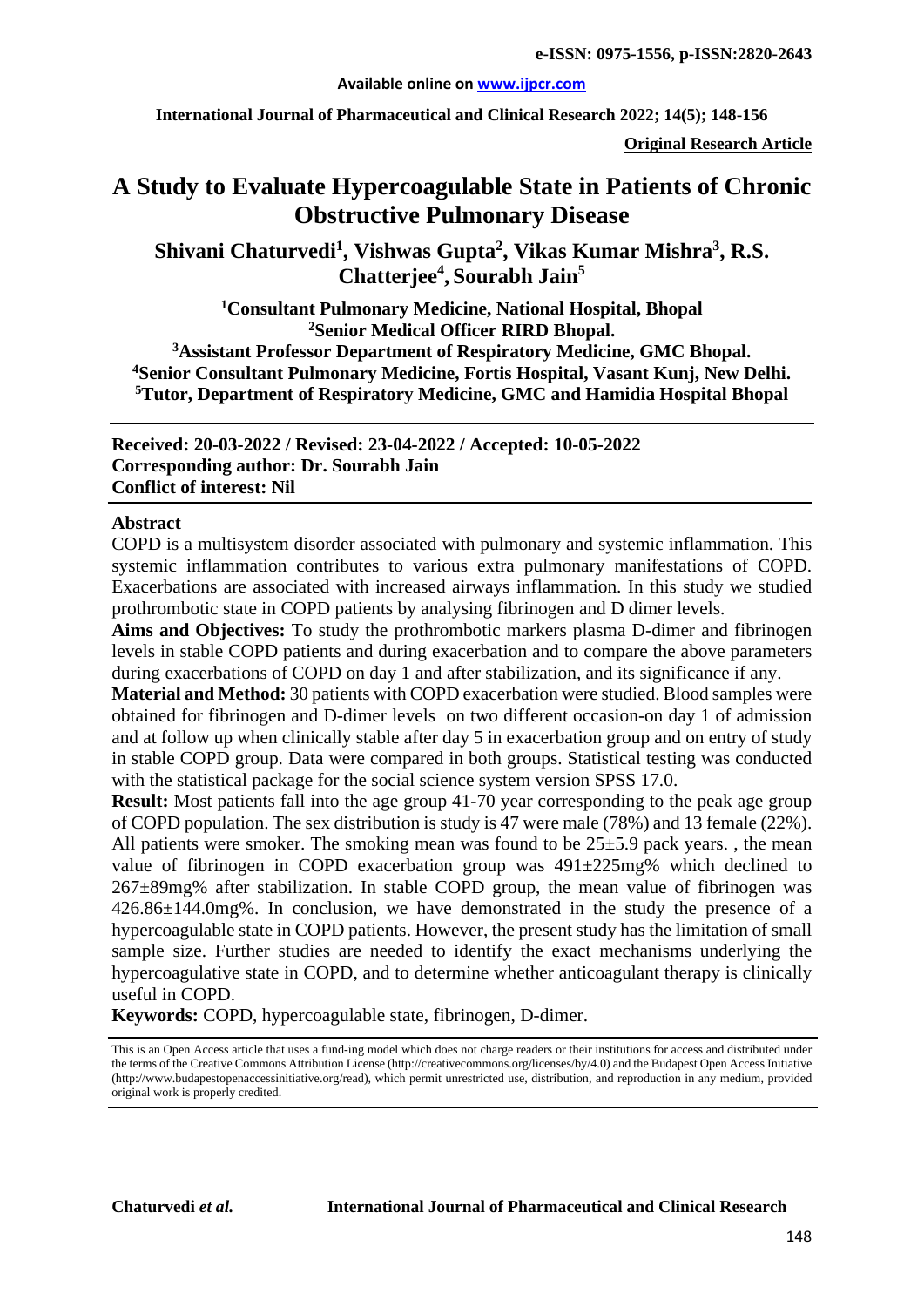### **Introduction**

COPD is a common disorder of significant mortality and morbidity [1].COPD is a multisystem disorder [2] associated with pulmonary and systemic inflammation . This systemic inflammation contributes to various extra pulmonary manifestations of COPD. [3] An exacerbation of COPD is defined as an event in the natural course of the disease characterized by a change in the patient's baselines dyspnea, cough, and/or sputum that is beyond normal day-to-day variations, is acute in onset, and may warrant a change in regular medication in a patient with underlying COPD. Exacerbations are associated with increased airways inflammation. A state of hypercoagulabilty resulting from inflammatory activation of endothelium may well occur during COPD exacerbation and could be a significant causative factor for pulmonary thromboembolism. Fibrinogen is a marker of inflammation and D-dimer is a marker of secondary fibrinolysis following thrombosis. These parameters may be used for evaluation of procoagulant state in COPD. We studied the existence of a prothombotic state, by analysing fibrinogen and D-dimer levels in stable COPD patients and during acute exacerbation

# **Aims and Objectives**

- 1. To study the prothrombotic markers plasma D-dimer and fibrinogen levels in stable COPD patients and during exacerbations.
- 2. To compare the above parameters during exacerbations of COPD,on day 1 and after stabilization , and its significance if any.

# **Materials and Methods**

**Study Population**-It is an observational cross sectional study conducted at Department of Pulmonary Medicine, Fortis Hospital,Vasant Kunj New Delhi. 30 consecutive patients admitted to hospital with exacerbation of COPD and 30 stable patients from outpatient department after obtaining informed consent were included in the study. The diagnosis of COPD was made according to GOLD criteria.

### **Inclusion Criteria**

- 1. Patients of stable COPD
- 2. Patients of acute exacerbations of COPD

A clinical diagnosis of COPD should be considered in any patient who has dyspnea, chronic cough or sputum production, and a history of exposure to risk factors for the disease. Spirometry is required to make the diagnosis; the presence of a postbronchodilator  $FEV_1/FVC < 0.70$  confirms the presence of persistent airflow limitation and thus of COPD. Patients who presented to opd without exacerbation was designated as stable COPD.

### **Exclusion Criteria**

- 1. Chronic diseases with acquired thrombotic risk factors like diabetes, hypertension, coronary artery disease, chronic kidney disease, chronic liver, malignancy and sepsis.
- 2. Immunocompromised conditions.
- 3. Patients on anticoagulant therapy, statins or anti-hypertensive drugs

**Study Design**- 30 patients with exacerbation were admitted. After obtaining detailed history and physical examination, Blood investigation including hemogram, kidney function test, liver function test, arterial blood gas analysis were done. Chest x-ray was also done. Spirometry was done for documentation of FEV1, FVC and FEV<sub>1</sub>/ FVC values. All the patients were prescribed a standardized treatment regimen. They were discharged after minimum of 5 days of inpatient care. Medication history was taken for identifying exacerbation and to exclude if the patients were on anticoagulants,or statins or antihypertensives ,as these medicines will alter the results . History of smoking was taken. Detailed past history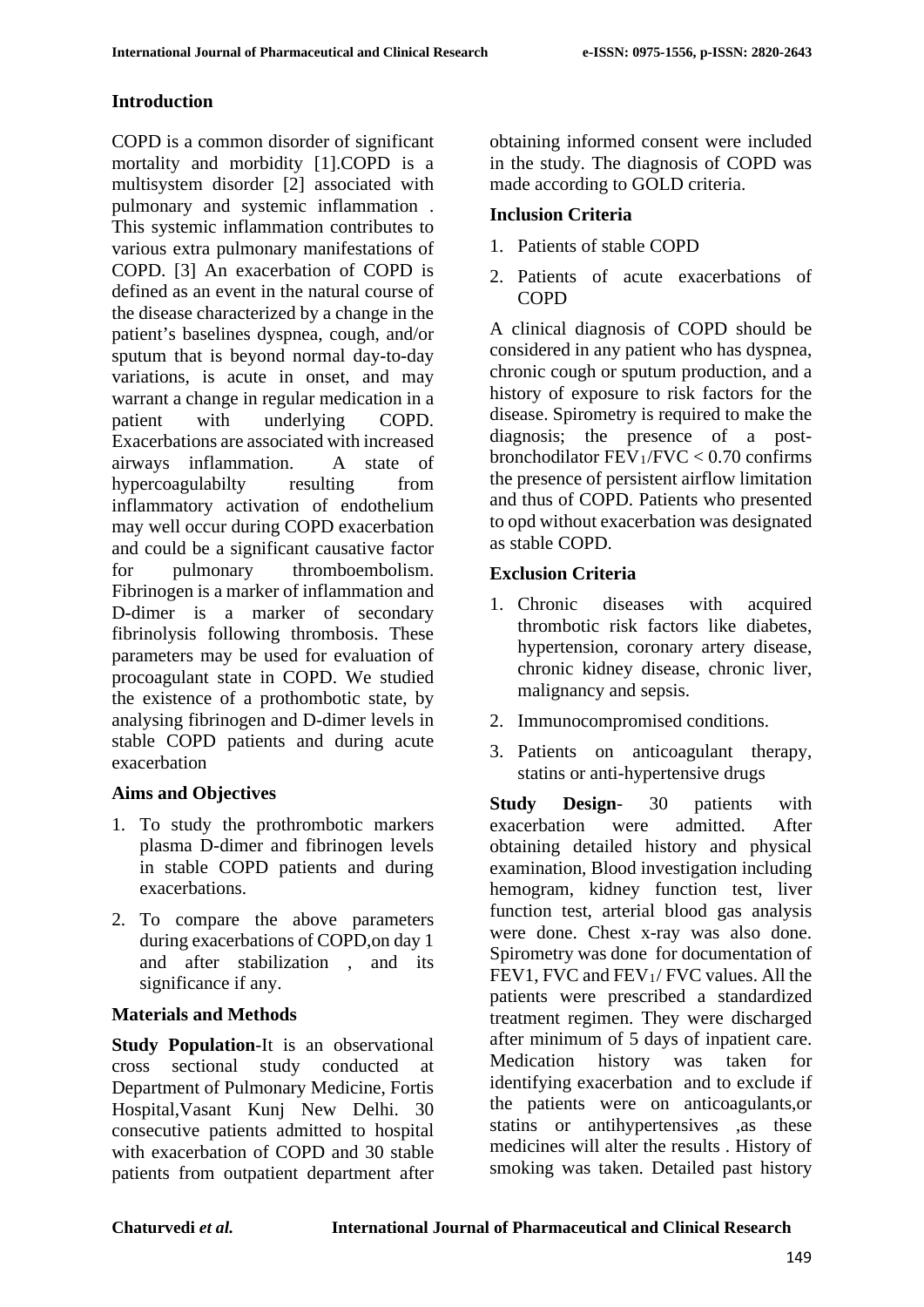was taken regarding any malignancy, sepsis, coronary artery disease ,Diabetes ,hypertension ; as these prothrombotic states per se ,so our results will be altered. Chronic kidney disease and chronic liver disease was also excluded. Blood samples were obtained for fibrinogen and D-dimer levels on two different occasion-on day 1 of admission and at follow up when clinically stable after day 5 in exacerbation group and on entry of study in stable COPD group.

**Statistical Analysis**- Statistical testing was conducted with the statistical package for the social science system version SPSS 17.0.Continuous variables are presented as mean  $\pm$  SD, and categorical variables are presented as absolute numbers and percentage. Data were checked for normality before statistical analysis. Normally distributed continuous variables were compared using the unpaired t test,

whereas the Mann-Whitney U test was used for those variables that were not normally distributed.. Nominal categorical data between the groups were compared using Chi-squared test or Fisher's exact test as appropriate. P<0.05 was considered statistically significant.

### **Results And Observation**

Following are the results in our study.

Demographic Characteristics of the Patients (Descriptive Analysis)

**Age distribution -**The age distribution of patients as follows.Three patients (5%) fall into less than 40 years, 18 patients (30%) in 41-50 years, 17 patients (28.3%) in 51- 60 years, 15 patients (25%) in 61-70 years and 7 patients  $(11.7%)$  in  $> 70$  year age group. Most patients fall into the age group 41-70 year corresponding to the peak group of COPD population.



#### **Figure1: Distribution of all study subjects according to different age groups**

● Table 1 shows distribution of patients according to stable COPD and exacerbation control group. This shows

almost similar frequency of different age groups between stable COPD and exacerbation group(p-value=0.434)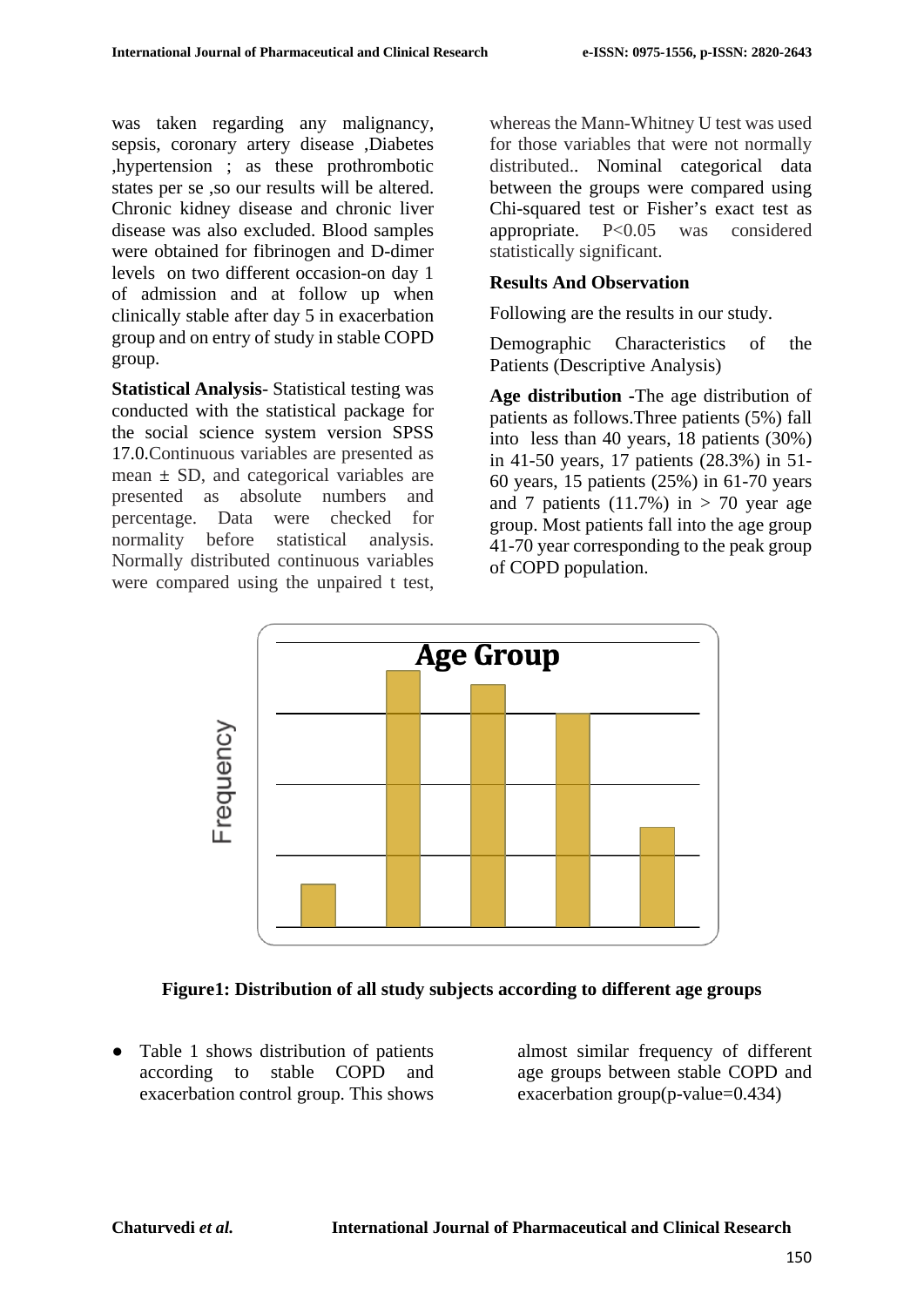| Age Groups         | <b>Study Group</b>       | P Value |                           |         |       |
|--------------------|--------------------------|---------|---------------------------|---------|-------|
|                    | <b>Stable COPD Group</b> |         | <b>Exacerbation Group</b> |         |       |
|                    | Frequency                | %       | Frequency                 | $\%$    |       |
| $\epsilon$ =40 yrs |                          | 10.0%   | $\theta$                  | $0.0\%$ | 0.434 |
| $41 - 50$ yrs      | 9                        | 30.0%   | 9                         | 30.0%   |       |
| $51 - 60$ yrs      | 8                        | 26.7%   | 9                         | 30.0%   |       |
| $61 - 70$ yrs      | 6                        | 20.0%   | 9                         | 30.0%   |       |
| $> 70$ yrs         |                          | 13.3%   | 3                         | 10.0%   |       |
| Total              | 30                       | 100%    | 30                        | 100%    |       |

#### **Table 1: Age distribution of patients according to stable COPD group and exacerbation group**

#### **Sex Distribution**

● 47 (78.3%) were male and 13(21.7%) female.

#### **Distribution of the patients depending upon smoking.**

• All the patients were smokers.

Distribution of patients according to **GOLD Criteria**

• In stable COPD group 4 patients(6.7%) were GOLD stage II (Moderate), 30(50%) GOLD stage III (Severe), 26 (43.3) GOLD stage IV (very severe).while in COPD

exacerbation group 15 (50%) were severe and 15 patients(50%)were very severe,

#### **Clinical characteristics of patients with COPD exacerbation at entry to the Study**

● All patients were smoker with a smoking mean of 25±5.9 pack years. The mean value of  $PaO<sub>2</sub>$  was 59.39 $\pm$ 18.73 mm of Hg and PaCO<sub>2</sub>was 54.75±12.30 mm of Hg. The mean values of other blood investigations and arterial blood gas parameters are shown in the table 13.

| Table 2: Demographic & Biochemical Characteristics of Patients at the Baseline |
|--------------------------------------------------------------------------------|
| (During Exacerbation State) $(N=30)$                                           |

| Characteristics               | Value $(\pm SD)$  |
|-------------------------------|-------------------|
| Age                           | $60.2 \pm 11.29$  |
| Sex (M/F)                     | 23/7              |
| <b>BMI</b>                    | $26.4 \pm 1.77$   |
| Pack Years                    | $25 + 4.9$        |
| <b>Biochemical Parameters</b> |                   |
| Hemoglobin $(g/dl)$           | $13.59 \pm 1.96$  |
| <b>TLC</b>                    | 13748.3±3506.63   |
| Urea                          | $36.56 \pm 23.66$ |
| Creatinine                    | $0.94 \pm 0.64$   |
| pH                            | $7.36 \pm 0.66$   |
| pO2                           | 59.39±18.73       |
| PaCO <sub>2</sub>             | $54.75 \pm 12.30$ |
| So2                           | $84.28 \pm 16.24$ |
| HCO <sub>3</sub>              | $29.14 \pm 4.67$  |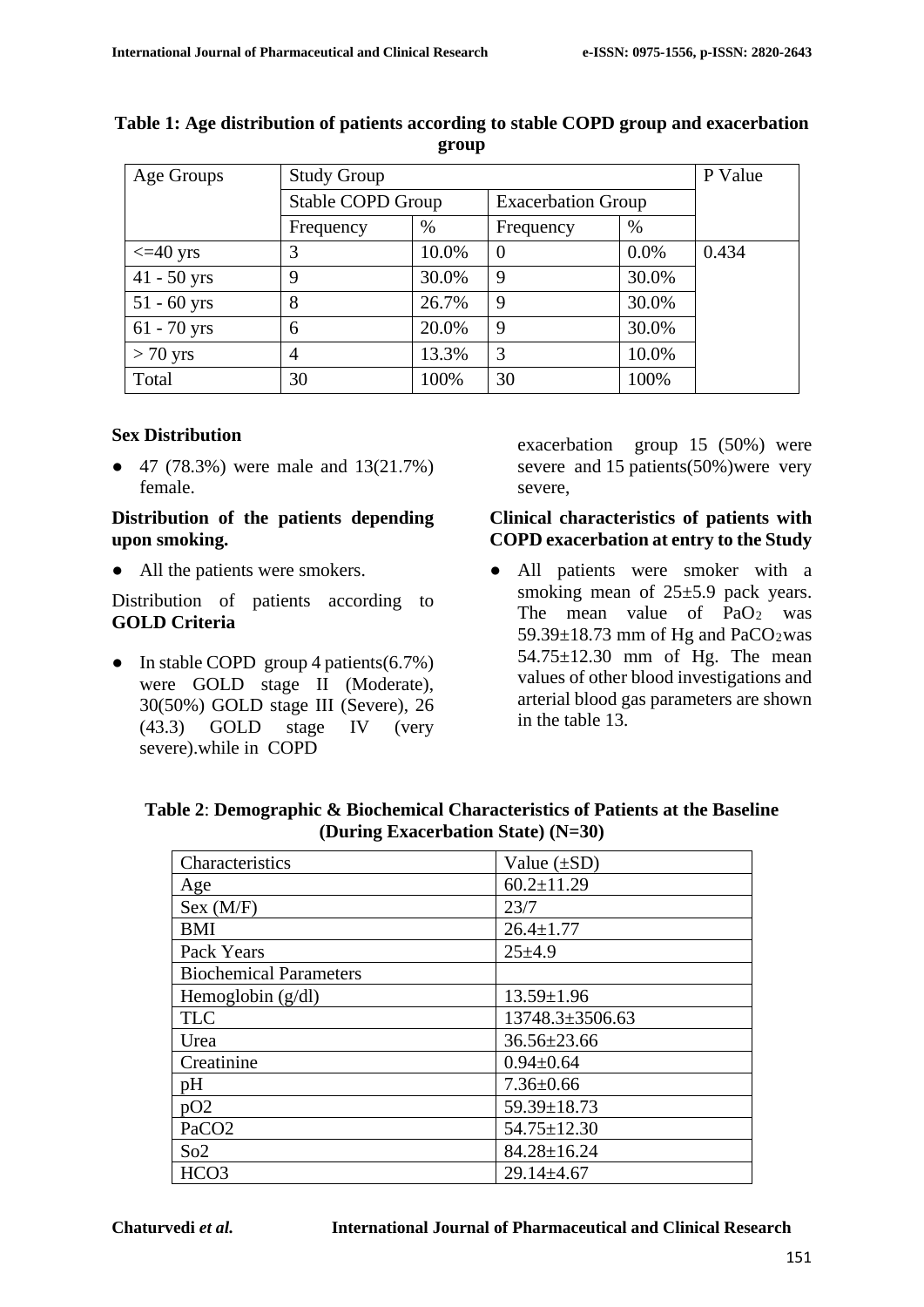Data are presented mean±SD; PaO2: partial pressure of oxygen in arterial blood, PaCO2 partial pressure of carbon dioxide in arterial, mmHg millimetres of mercury.

**Pulmonary Function Parameters after**  stabilization –mean FEV1 % is  $33\pm10.95$ ,  $FVC(L)$  is  $0.560 \pm 0.148$  and  $FEV1/FVC$  is 57.33±7.11

**Analysis of prothrombotic markers**

D-dimer was obtained either as positive or negative value. However, fibrinogen was obtained as quantitative values. For D-

dimer, in COPD exacerbation group, 20 had negative and 10 had positive, of which only 2 patients remain positive on follow up after minimum of 5 days of inpatient stabilization. Of the stable COPD group enrolled from outpatient departments, 5 had positive result. In COPD exacerbation group, the mean value of fibrinogen was  $491.09 \pm 225.56$ mg%,

**Characteristics of the patients during stable COPD phase**

| Characteristics | $Mean \pm SD$      |
|-----------------|--------------------|
| Age             | $56.13 \pm 11.89$  |
| FEVI% Predicted | $37.83 \pm 13.58$  |
| FEVI/FVC%       | $60.96 \pm 6.68$   |
| FVC(L)          | $0.623 \pm 0.221$  |
| Fibrinogen      | $426.86 \pm 144.0$ |

**Table 3**: **Clinical characteristics of the patients during stable COPD phase (n=30)**

Value of d-dimer in stable COPD group (n=30)- d dimer is positibe in 5 and negative in 25 patients.

#### **Comparison of prothrombotic parameters**-

The prothrombotic markers were compared using analysis of variance (ANNOVA) between COPD exacerbation, post stabilization and stable COPD group. Pvalue <0.05 was considered significant.

#### **Comparison between COPD exacerbation and post stabilization-**

The mean values of prothrombotic markers of patients with COPD exacerbation was compared with their value after exacerbation has subsided i.e. after day5(minimum). The values of D-Dimer and fibrinogen were observed to be raised significantly as compared to their values stabilization. This is in agreement with our hypothesis that COPD exacerbation is a prothrombotic state.

### **Table 4: Changes in coagulation parameters in COPD patients (comparison between exacerbation and post stabilization)**

| Prothombotic Markers | COPD exacerbation     | Post stabilization (CI 95%) $\vert$ p-value |            |
|----------------------|-----------------------|---------------------------------------------|------------|
| Fibrinogen           | 491.09(406.86-573.31) | $ 267.45(233.93-300.97) $                   | $< 0.001*$ |

### **Table 5: Changes in D-dimer in COPD patients (comparison between exacerbation and post stabilization)**

| D-Dimer        | Exacerbation |       | Post stabilization | p value |       |
|----------------|--------------|-------|--------------------|---------|-------|
| Negative $(0)$ | 20           | 66.7% | 28                 | 93.3%   |       |
| Positive $(1)$ | 10           | 33.3% |                    | 6.7%    | 0.021 |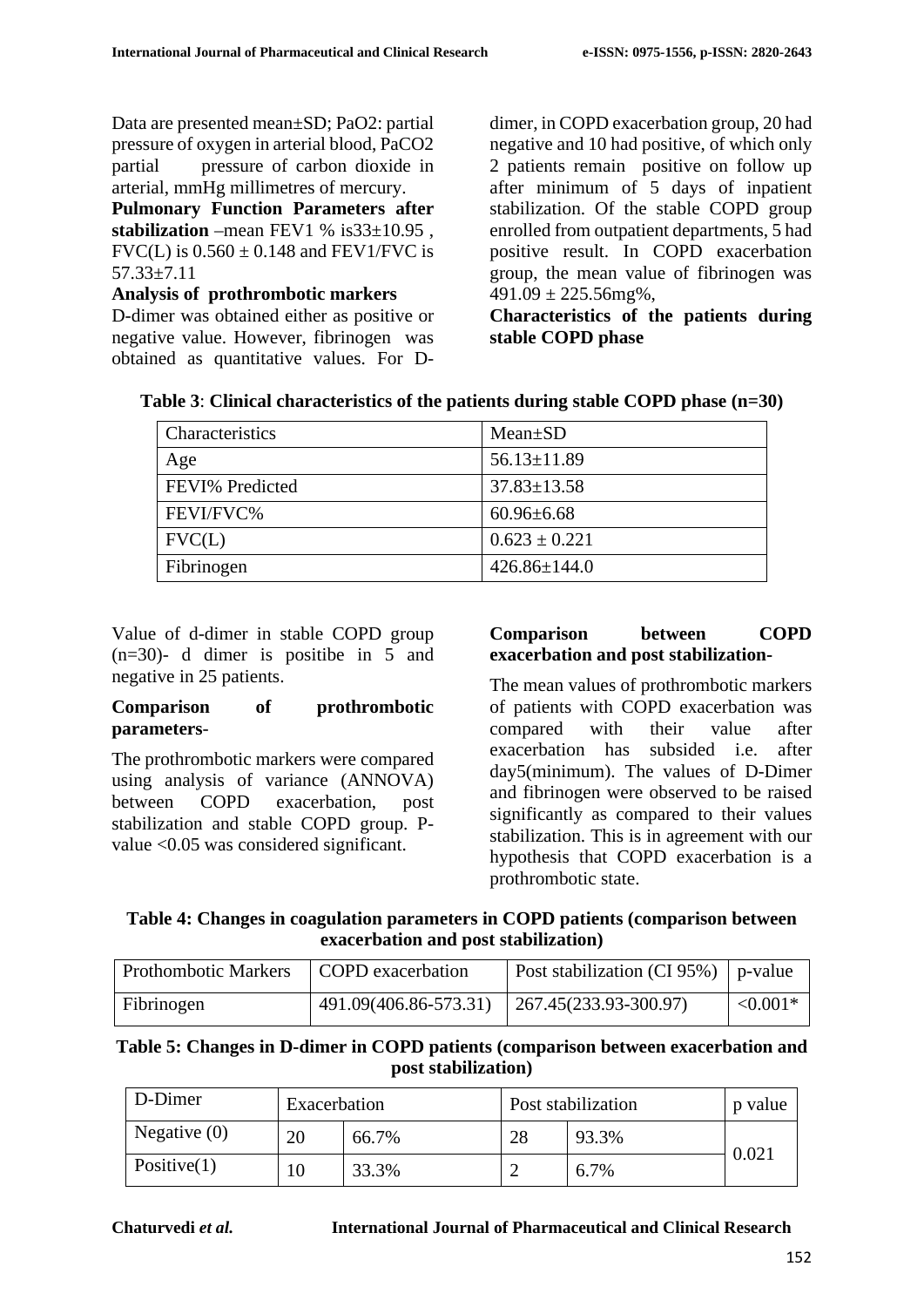#### **Comparison between COPD exacerbation and stable COPD**-

The values of prothrombotic markers D-Dimer and fibrinogen were compared between COPD exacerbation and stable COPD patient enrolled from out patient department. There was no significant

difference in exacerbation of COPD as compared to stable COPD patients. However the mean values of fibrinogen even in patients of stable COPD are much more raised than their normal reference range.

|  |  |  |  | Table 6: Comparison of D-dimer in stable COPD patients and exacerbation group |  |
|--|--|--|--|-------------------------------------------------------------------------------|--|
|  |  |  |  |                                                                               |  |

|                | <b>Study Group</b> |         |                           |       |         |
|----------------|--------------------|---------|---------------------------|-------|---------|
| d-dimer        | Stable COPD Group  |         | <b>Exacerbation Group</b> |       | P Value |
|                | Frequency          | $\%$    | Frequency                 | %     |         |
| Negative $(0)$ |                    | 83.3%   | 20                        | 66.7% |         |
| Positive $(1)$ |                    | $6.7\%$ |                           | 33.3% | 0.136   |

|  |  | Table 7: Comparison of fibrinogen in stable COPD patients and exacerbation group |
|--|--|----------------------------------------------------------------------------------|
|  |  |                                                                                  |

|          | <b>Study Group</b>                                  |        |           |               |        |           | D     |
|----------|-----------------------------------------------------|--------|-----------|---------------|--------|-----------|-------|
|          | Stable COPD $(n=30)$<br>Exacerbation Group $(n=30)$ |        |           | Value         |        |           |       |
|          | Mean $\pm$ SD                                       | Median | Min - Max | Mean $\pm$ SD | Median | Min - Max |       |
|          | 426.86<br>$\pm$                                     | 388.65 | 177.2     | 491.09<br>土   | 434.40 | 148.0     | 0.344 |
| Fibrogen | 144.00                                              |        | 741.6     | 225.56        |        | 1056.0    |       |

**Comparison between COPD post stabilization and stable COPD patients** Prothrombotic markers were compared between stable COPD enrolled from out patient department and the mean values of

these parameters in COPD exacerbation patients after the exacerbation subsided. A significant difference was seen in the mean values of fibrinogen levels as shown in the table below.

**Table 8: Changes in coagulation parameters in COPD patients (Comparison between post stabilization and stable COPD patients)**

| <b>Prothombotic Markers</b>            | Stable COPD                                   | Post stabilization (CI 95%) $\vert$ p-value |            |
|----------------------------------------|-----------------------------------------------|---------------------------------------------|------------|
| Fibrinogen                             | 426.86(373.08-480.63)   267.45(233.93-300.97) |                                             | $< 0.001*$ |
| $\mathbf{a}$ $\mathbf{b}$ $\mathbf{c}$ | $\cdots$ $\cdots$ $\cdots$                    |                                             |            |

\* P<0.05 compared with patients with COPD exacerbation



**Figure 2**: **Box Whisker plot showing comparison of fibrinogen among different groups**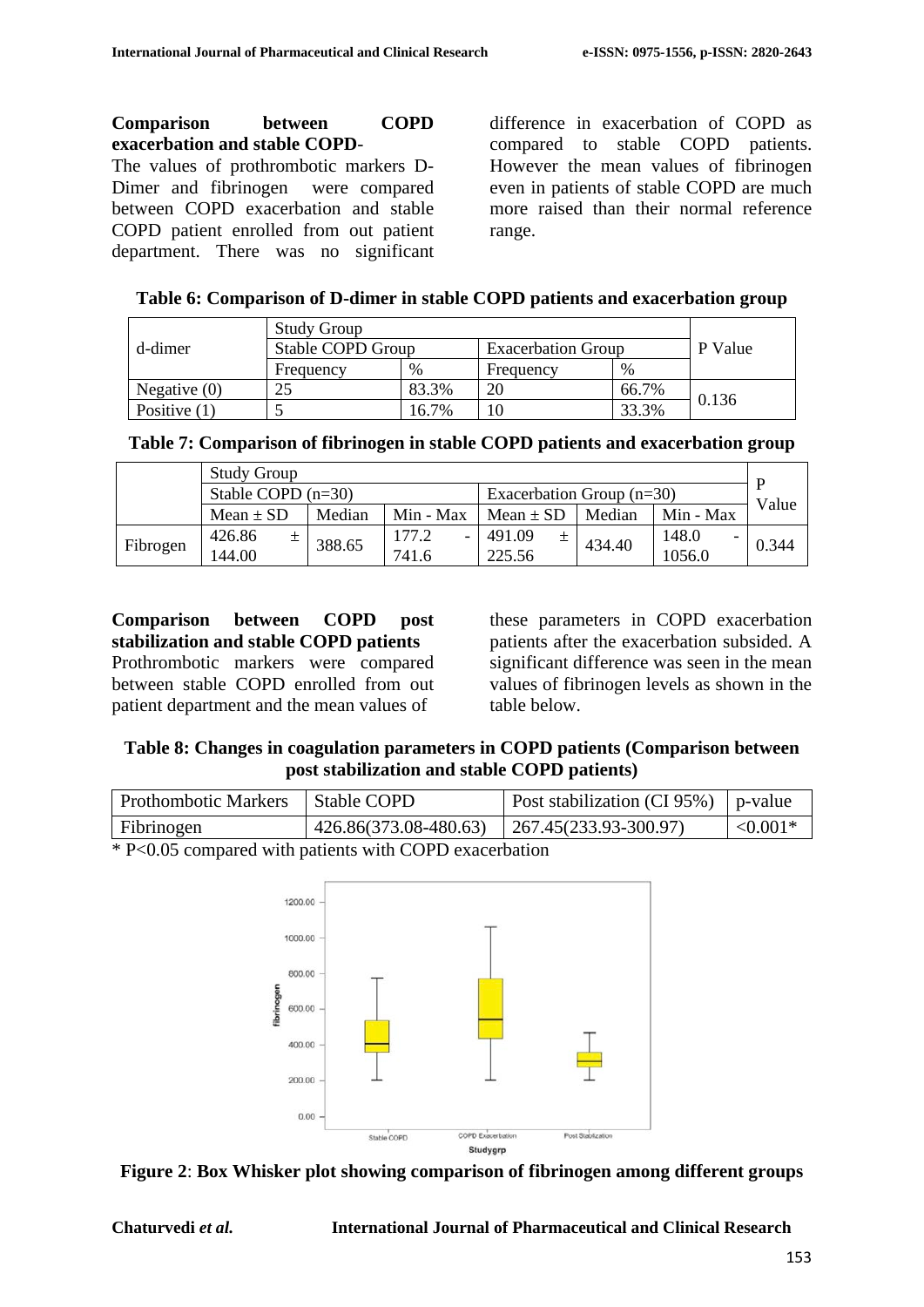

**Figure 3 : value of D-dimer in different groups**

#### **Analysis of correlations:-**

Correlation analyses was done between prothrombotic markers and partial pressure of arterial oxygen and carbon dioxide, GOLD stage of COPD and FEVI using Spearman's Rank correlation test in patients presenting with acute exacerbation.

### **Discussion**

The present study was done to study the prothrombotic state is COPD acute exacerbation. Thirty patients who were admitted to hospital with exacerbation of COPD and 30 stable patients from outpatient department after obtaining informed consent were included in the study.. Most patients fall into the age group 41-70 year corresponding to the peak age group of COPD population. The sex distribution is study is 47 were male (78%) and 13 female (22%).

In the present study, the mean value of fibrinogen in COPD exacerbation group was 491±225mg% which declined to 267±89mg% after stabilization. In stable COPD group, the mean value of fibrinogen was 426.86±144.0mg%.

The mean values of fibrinogen levels in COPD exacerbation group was significantly higher than post stabilization (p<0.001). It is also higher in stable COPD as compared to post stabilization  $(p<0.001)$ . In a study Mehmet and associates [4] showed fibrinogen levels as markers of COPD exacerbation. The mean levels of fibrinogen were  $447.67 \pm 128\%$ . 346.88±92.3% and 289.99±39.9 in COPD exacerbation, stable COPD and control group. The levels of fibrinogen in COPD exacerbation group was higher than stable COPD group (p=0.001) and control  $(p<0.001)$ .

Ya-jun Song and coworkers [5] demonstrated fibrinogen levels are much raised in elderly patients with COPD exacerbation combined with respiratory failure than without respiratory failure. The mean value of fibrinogen in the study group was 440±64mg% and in control group was 320±64mg%, the difference being significant ( $p<0.01$ ). Our study also showed similar result. In our study level of fibrinogen was found to be more than their normal range in both stable COPD and during exacerbation but the difference was not statistically significant. Although after treatment and stabilization of exacerbation the difference is statistically significant.

In the study of Ya-jun Song and coworkers [5], plasma D-dimer was significantly elevated in elderly COPD patients with exacerbation and respiratory failure  $(0.036\pm0.026)$  as compared to patients of exacerbation without respiratory failure  $(0.011\pm0.008)$ . In our study, D-dimer was measured qualitatively. In the exacerbation group, 10 patients had positive D-dimer test which declined to 2 patients in post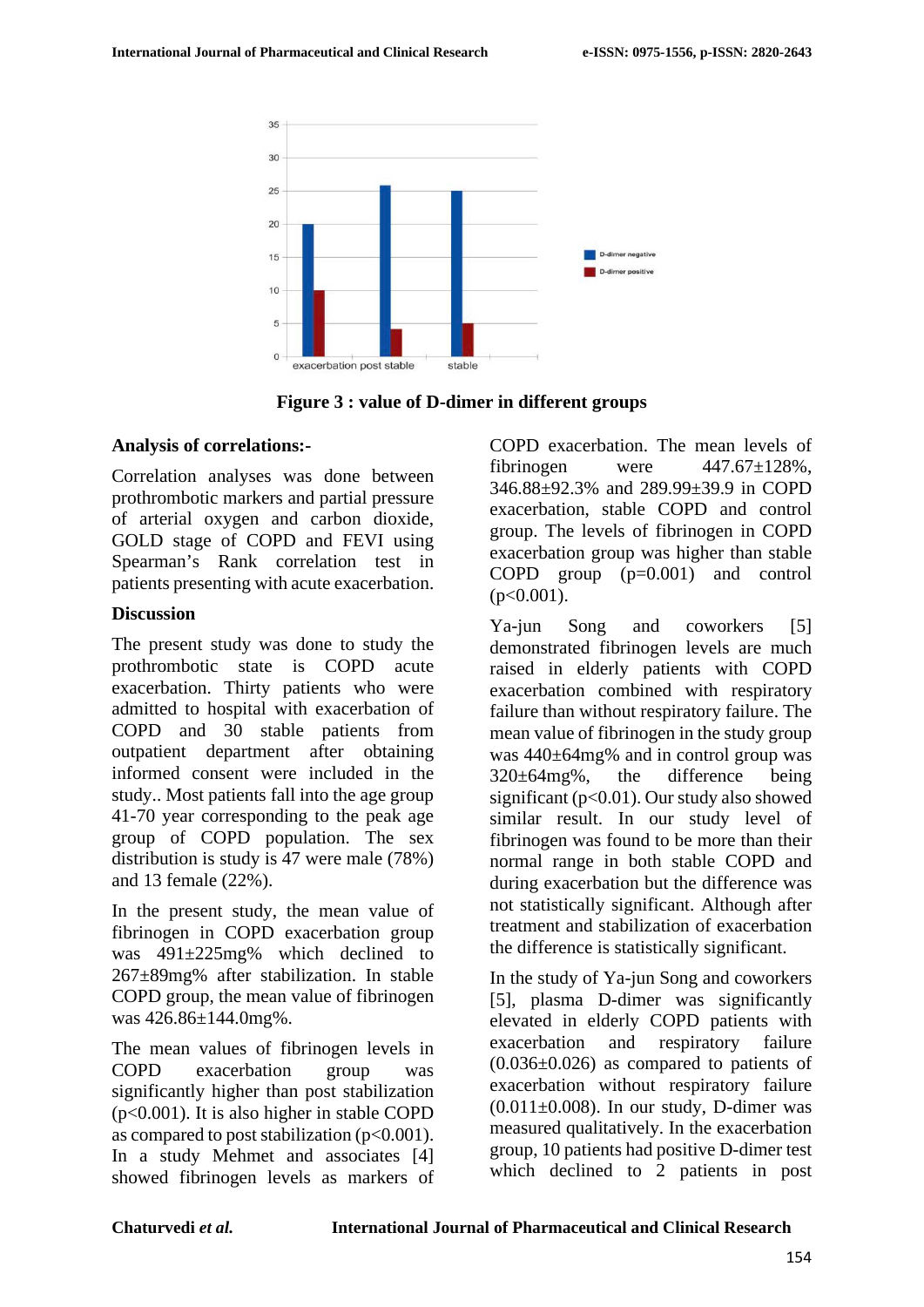stabilization phase (p=0.008). In the stable COPD group 5 patients had positive Ddimer value. So the difference in both stable COPD and during exacerbation but the was not statistically significant. Although after treatment and stabilization of exacerbation the difference is statistically significant.

This study provides evidence that a prothrombotic condition is associated with acute exacerbation of COPD. The markers of prothrombotic state; fibrinogen, D-dimer were significantly raised in acute exacerbation which subsequently decreased on stabilization. The systemic inflammation during COPD exacerbation may be the cause of the prothrombotic state. However these markers were also raised significantly in stable COPD patient as compared to post stabilization value. This discrepancy might be attributable to intravenous steroid therapy decreasing the systemic inflammation. Similarly in the stable COPD patients the systemic inflammation is ongoing, hence these markers had higher value.

The clinical implication of elevated, Ddimer and fibrinogen concentrations in the blood during acute exacerbation of COPD is that this condition might increase the likelihood of thromboembolic events in these patients just as it has been reported ischemic heart disease [6,7]. Death from PTE occurs in about 10% of patients admitted for an acute exacerbation of COPD [8].

Numerous studies report incidences of acute VTEs as high as 31% during admission for exacerbation of COPD [9,10,11]. However, the prevalence of PTE was questioned when in a recent study only 6.2% of suspected and 1.3% of unsuspected patients who attended the emergency department for an exacerbation of COPD were diagnosed as having PTE [12]. Concerns were raised of the prior studies having a selection bias of patients. Suggestions have been raised that prolonged and complicated hospital stays may have higher incidences of VTEs and that patients having re-admissions secondary to further exacerbation recurrences may be attributed to PTE. [13]

The heightened clotting state during COPD exacerbation may predispose to venous thromboembolism (as in acute ischemic heart disease) and could, in principle, justify a general recommendation for anticoagulation and pharmacological thromboprophylaxis in these patients during exacerbation of their disease.

Diagnosis of concomitant PE in these patients is often missed because symptoms of acute exacerbations of COPD may mimic PE, additionally markers of hypercoagulability are also increased ,making the differentiation more difficult. So high index of suspicion for PE should be there.

In conclusion, we have demonstrated in the study the presence of a hypercoagulable state in COPD patients. However, the present study has the limitation of small sample size. Further studies are needed to identify the exact mechanisms underlying the hypercoagulative state in COPD, and to determine whether anticoagulant therapy is clinically useful in COPD.

# **Conclusion**

Fibrinogen level is significantly elevated during COPD exacerbation state which decreased after stabilization. D-dimer also found to be increased during COPD exacerbation which also normalizes after stabilization. COPD exacerbation is a state of heightened hypercoagulablility. In addition, Fibrinogen levels are higher than normal in stable copd patients also. It implies baseline inflammation is also ongoing in stable COPD. Fibrinogen levels correlates with FEV1, GOLD stage and PaCO2, so it can be used independently as a marker of COPD severity. The heightened clotting state may predispose to venous thromboembolism (as in acute ischemic heart disease). Furthermore the symptoms of pulmonary embolism and AECOPD mimic each other. These could, in principle,